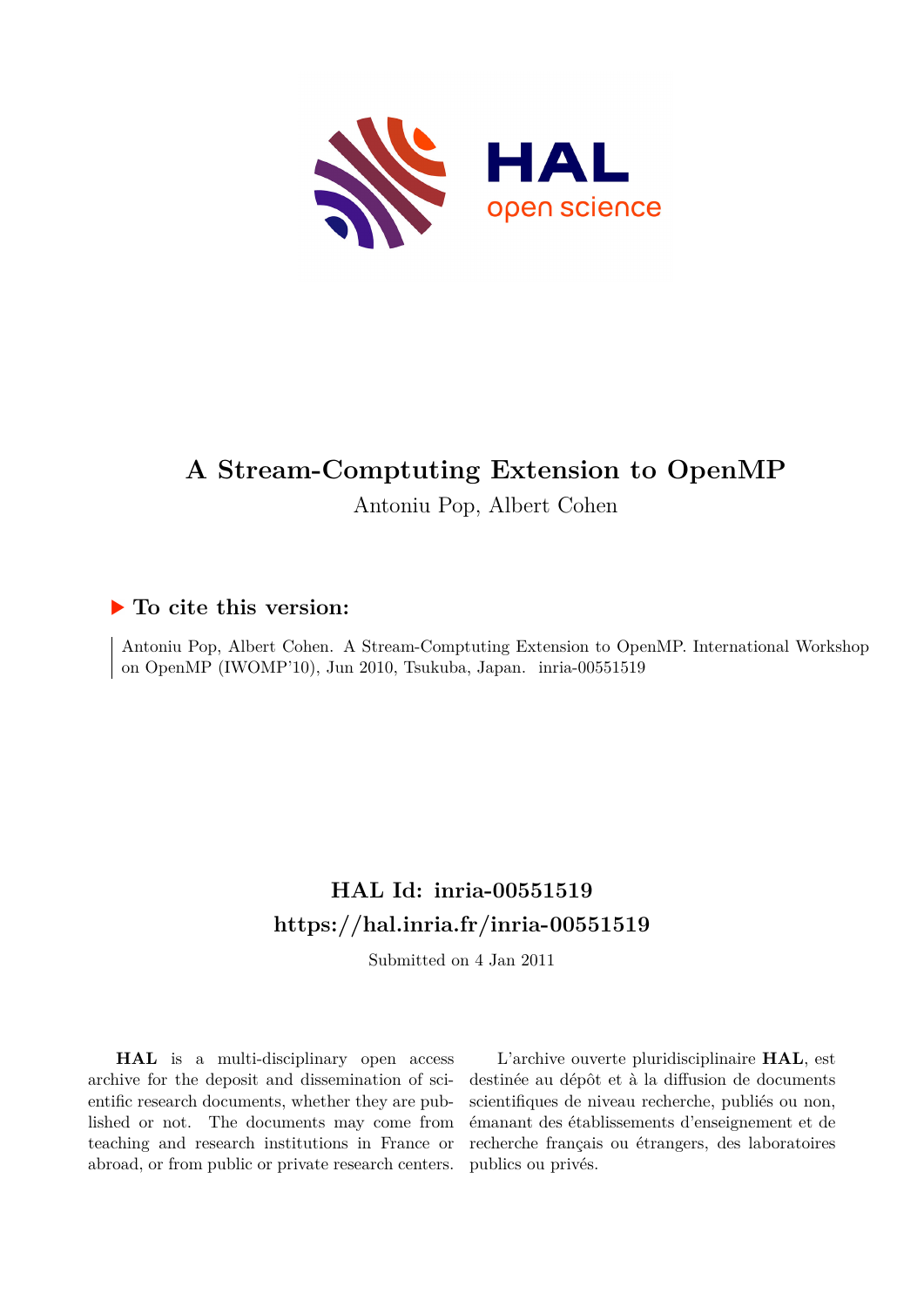## A Stream-Computing Extension to OpenMP

Antoniu  $Pop<sup>1</sup>$  and Albert Cohen<sup>2</sup>

<sup>1</sup> Centre de Recherche en Informatique, MINES ParisTech, France 2 INRIA Saclay and LRI, Paris-Sud 11 University, France

#### 1 Motivation and design

Optimizing compilers and runtime libraries no longer shield programmers from the complexity of processor architectures. As a result, the efficient use of multi-core hardware increasingly relies on manual and target-specific optimization. This trend drives the design of high-level languages that allow programmers to expose concurrency and data locality properties with little dependence on a target architecture. The streamprogramming model is a family of such languages: it decomposes programs into tasks and makes the flow of data among tasks explicit. This model exposes data, task and pipeline parallelism. It improves locality and the ability for the compiler to adapt the concurrency to a given target; it also helps the programmers to avoid non-portable coding practices and early optimizations restricting parallelization opportunities. Our work is motivated by the strong evidence that has been gathered on the importance of leveraging pipeline parallelism in order to achieve efficiency and scalability, without losing productivity.

The current OpenMP API lacks the capability to explicit the data-flow between tasks. The existing sharing clauses only allow to distinguish between shared and private data and to provide, with firstprivate, initialization values for task private data. In order to use task constructs in non-embarrassingly parallel problems, manual synchronization is required.

Our primary design goal is to enable OpenMP programmers to exploit pipeline parallelism without explicitly having to handle communication and synchronization, which is both error-prone and time-consuming. We also want to offer highly efficient decoupled pipelined executions to programmers with no experience in shared-memory concurrency. To achieve these goals, we propose minimal and incremental additions to the OpenMP language, exposing the producer-consumer relationships between tasks and enabling the generation of pipelined parallel code, while ensuring this additional expressiveness does not introduce excessive complexity and does not break the semantics of the current standard.

#### 2 Proposed streaming extension

Language extension. We propose to extend the OpenMP3.0 standard with two additional clauses for task constructs, the input and output clauses presented on Figure 1, as well as to modify the current execution model of OpenMP tasks, making streaming tasks persistent.



Figure 1: Syntax for input and output clauses.

Both clauses take a list of items, each of which describe a stream and its behaviour with regards to the task to which the clause applies. If the item notation is in the abbreviated form stream, then the stream can only be accessed one element at a time through the same variable stream. In the second form,  $stream$ >stream, the programmer uses the  $C++$ flavoured  $\langle \rangle$  > stream operators to connect a sliding window to a stream, gaining access, within the body of the task, to horizon elements in the stream.

Our programming model is more general than data-flow: tasks compute on streams of values and not on individual values. An array declaration (in plain C) defines the sliding window accessible within the task. Streams are implicit from the matching of input and output clauses, which also define the displacement of the sliding windows in their respective streams for each activation. The data-flow case corresponds to *horizon* = *burst*. In the more genaral case where *horizon* > burst, the window elements beyond the burst are accessible to the task; for an output window (output), the values of these elements will only be committed in subsequent activations and made accessible to consumers. Task activation is driven by the availability, on each input stream, of all elements of the input windows, including the elements beyond the burst.

The exammples on Figure 2 illustrate the syntax of the input and output clauses. In the first example on the left, the task reads from the stream x, reading up to horizon values of x ahead of the current position in the stream and consumes burst elements at each activation. In the second example on the left, the task reads from the stream A[0], the first element of the array of streams A, and renames it to z for use within the task. As the right hand side of the clause item is not an array, the task can only access and consume one element at a time. The third example on the left, the task from the stream of arrays A of 3 elements; depending on the task, the same array may be used as an array of streams or a stream of arrays. Eventually, the third example on the right shows